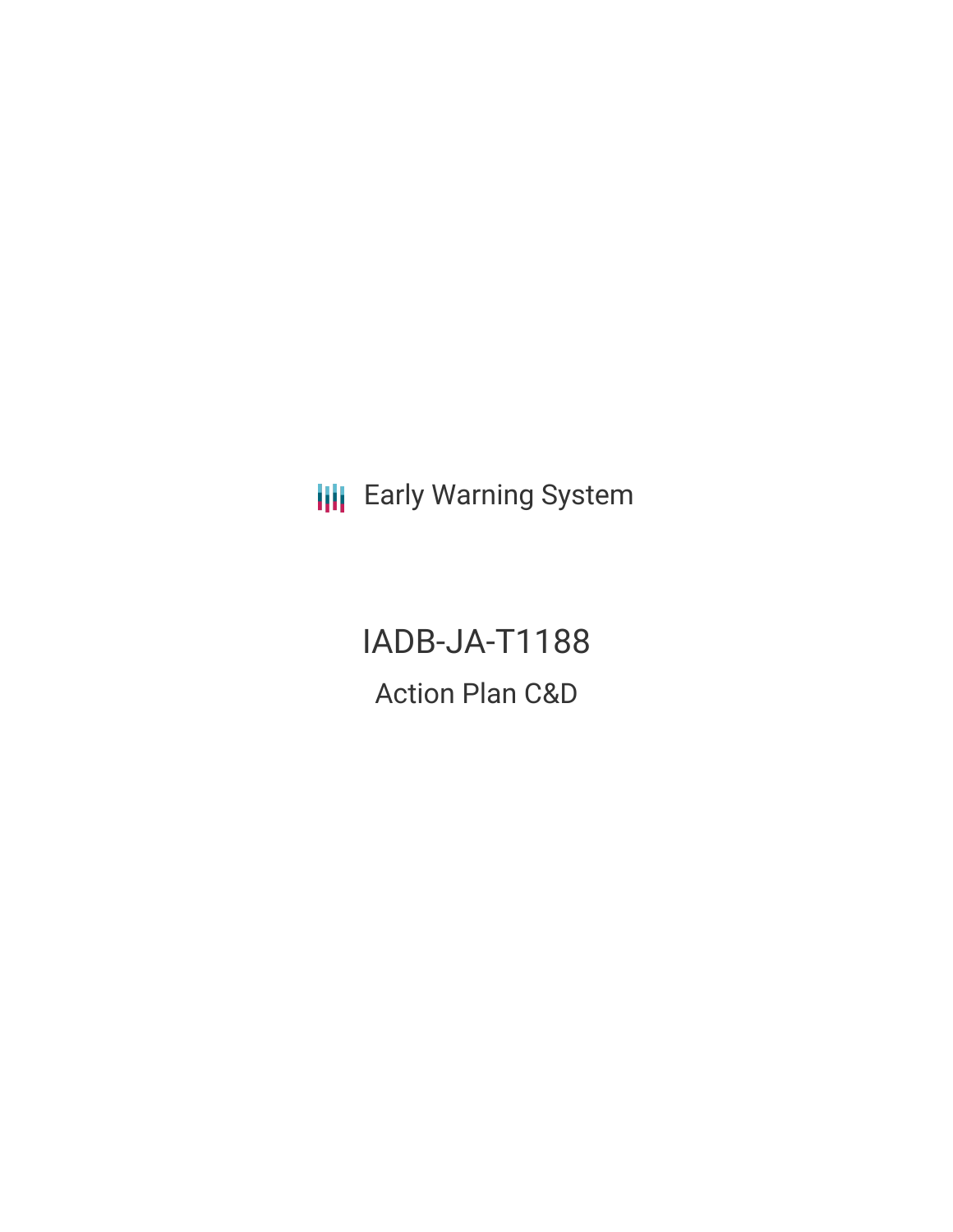

## **Quick Facts**

| <b>Countries</b>               | Jamaica                                |
|--------------------------------|----------------------------------------|
| <b>Financial Institutions</b>  | Inter-American Development Bank (IADB) |
| <b>Status</b>                  | Approved                               |
| <b>Bank Risk Rating</b>        | C                                      |
| <b>Voting Date</b>             | 2020-01-02                             |
| <b>Borrower</b>                | Government of Jamaica                  |
| <b>Sectors</b>                 | <b>Technical Cooperation</b>           |
| <b>Investment Type(s)</b>      | Grant                                  |
| <b>Investment Amount (USD)</b> | $$0.32$ million                        |
| <b>Project Cost (USD)</b>      | $$0.32$ million                        |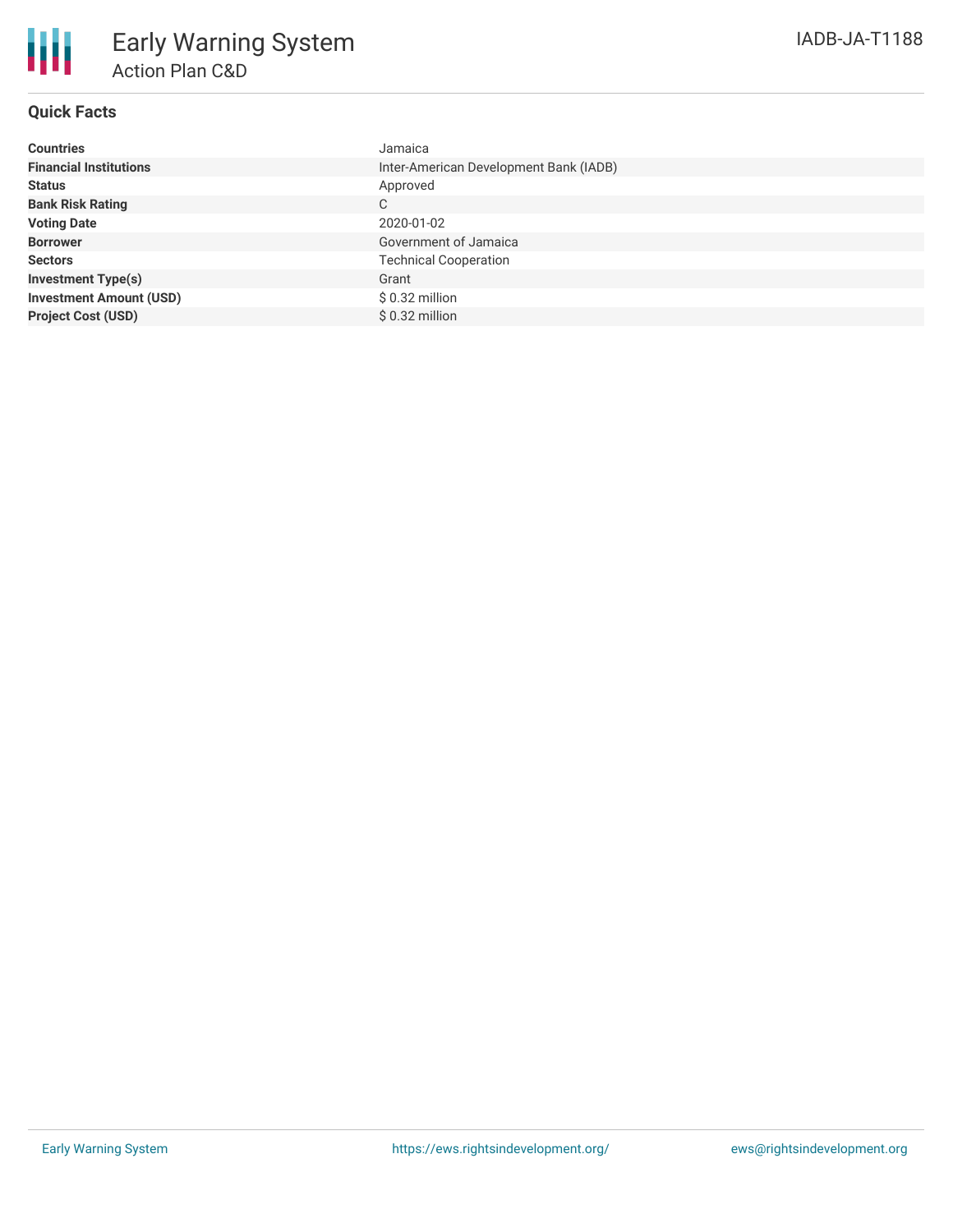

# **Project Description**

Ellaboration of Action Plan C&D. No further details at the time of the snapshot.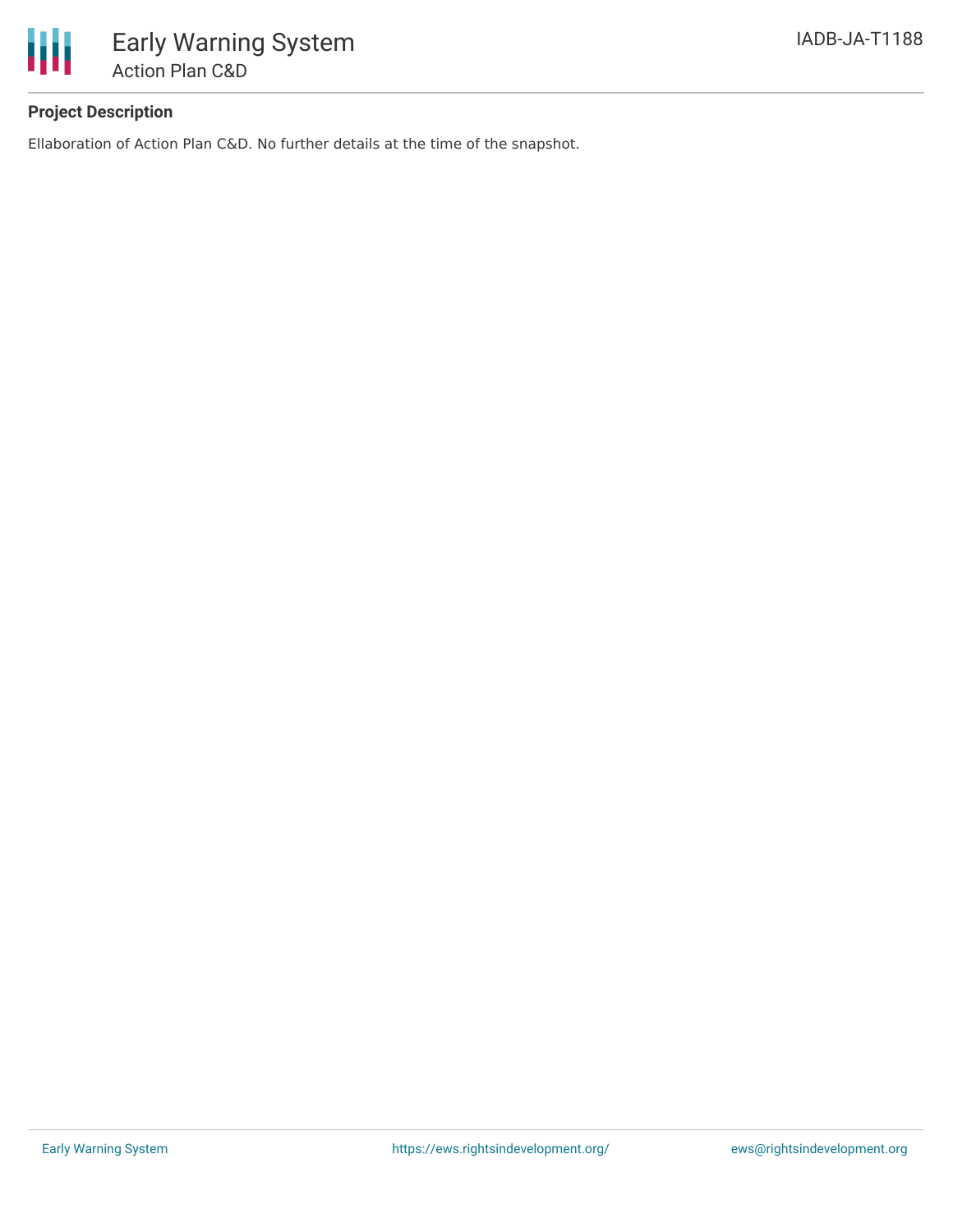## **Investment Description**

• Inter-American Development Bank (IADB)